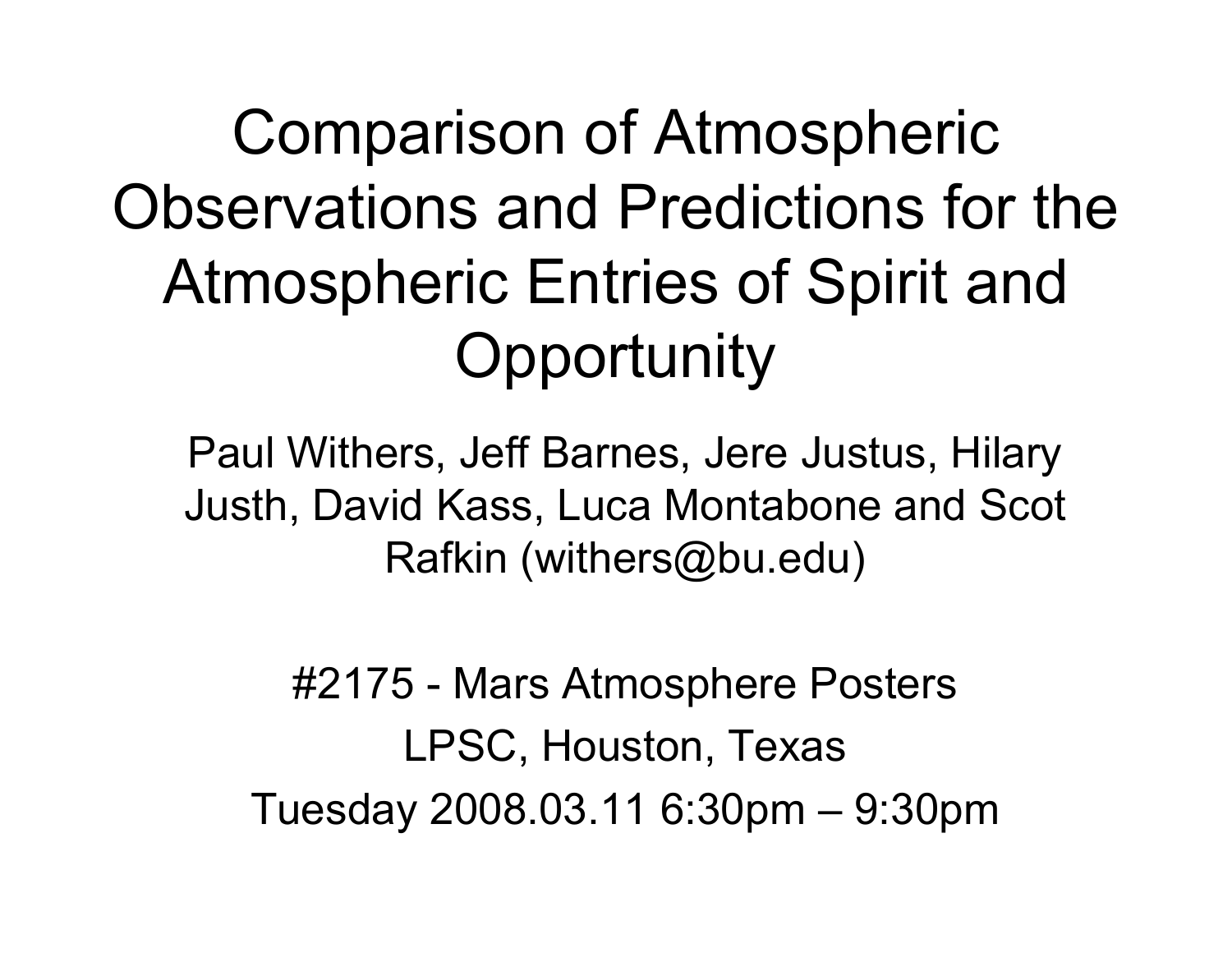### Introduction

- Which model will make the most accurate atmospheric predictions for MSL Entry, Descent and Landing (EDL)?
- • One way of testing available models is to evaluate their predictions for the EDL of Spirit and Opportunity.
- • In addition to supporting the MSL project, this work should highlight some underlying strengths/weaknesses in the models.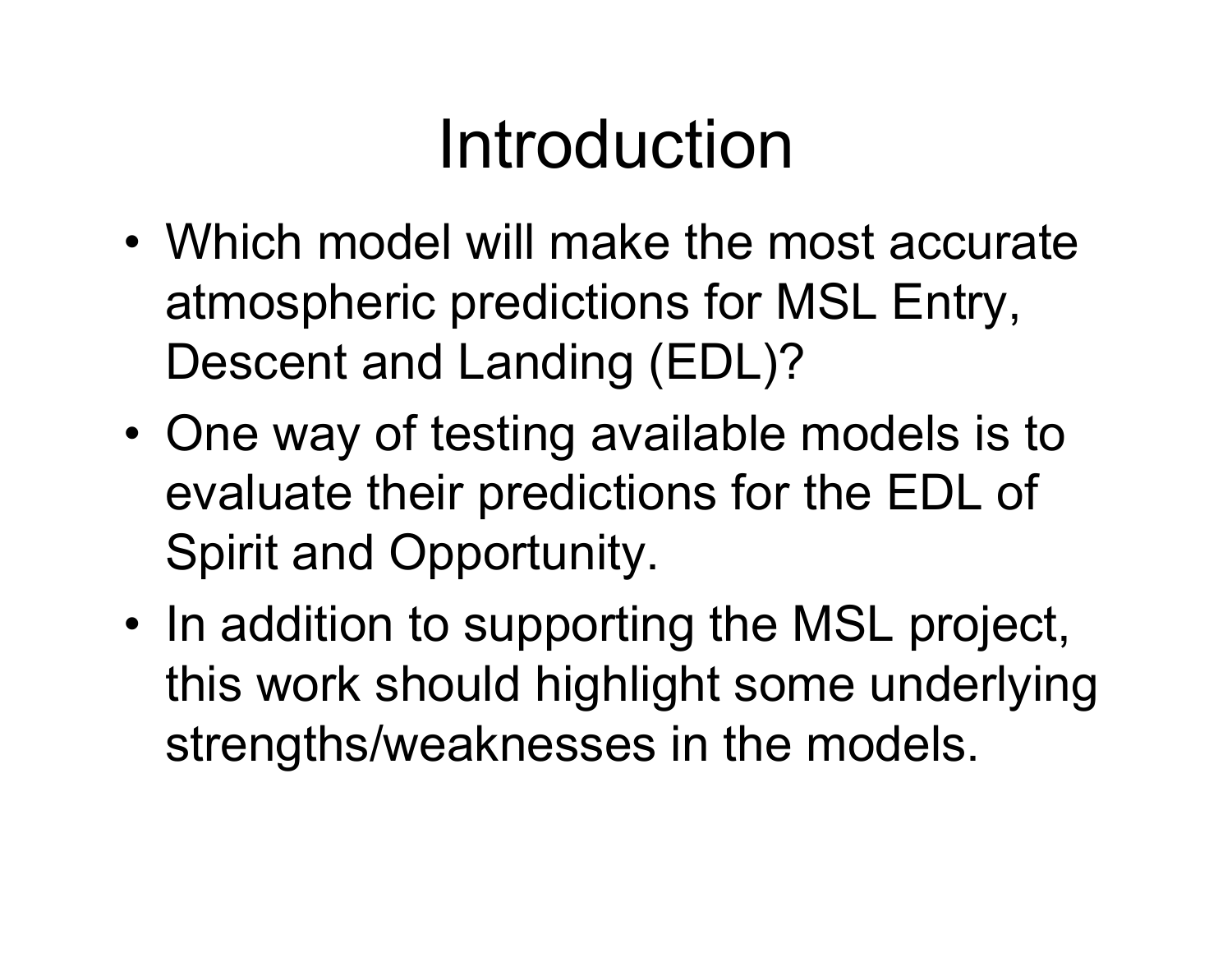## Available Data

- Spirit and Opportunity entry profiles
	- Aerodynamic deceleration measured from ~100 km to parachute deployment at ~7 km
	- Density determined from deceleration
	- Pressure from density and hydrostatic equilibrium, upper boundary condition
	- Temperature from ideal gas law
- TES T(p) profiles (~20 profiles for each MER)
	- Measured IR radiances used to determine T(p) between surface and  $~10$  Pa ( $~40$  km)
	- Select one TES profile per day as closest to EDL latitude, longitude and local solar time (LST)
	- TES latitude and LST very close to EDL conditions, longitude was up to 15º away from EDL longitude
	- Use profiles from 10 days before EDL to 10 days after EDL
	- Density from ideal gas law
	- Altitude from hydrostatic equilibrium and surface pressure inferred from Viking lander data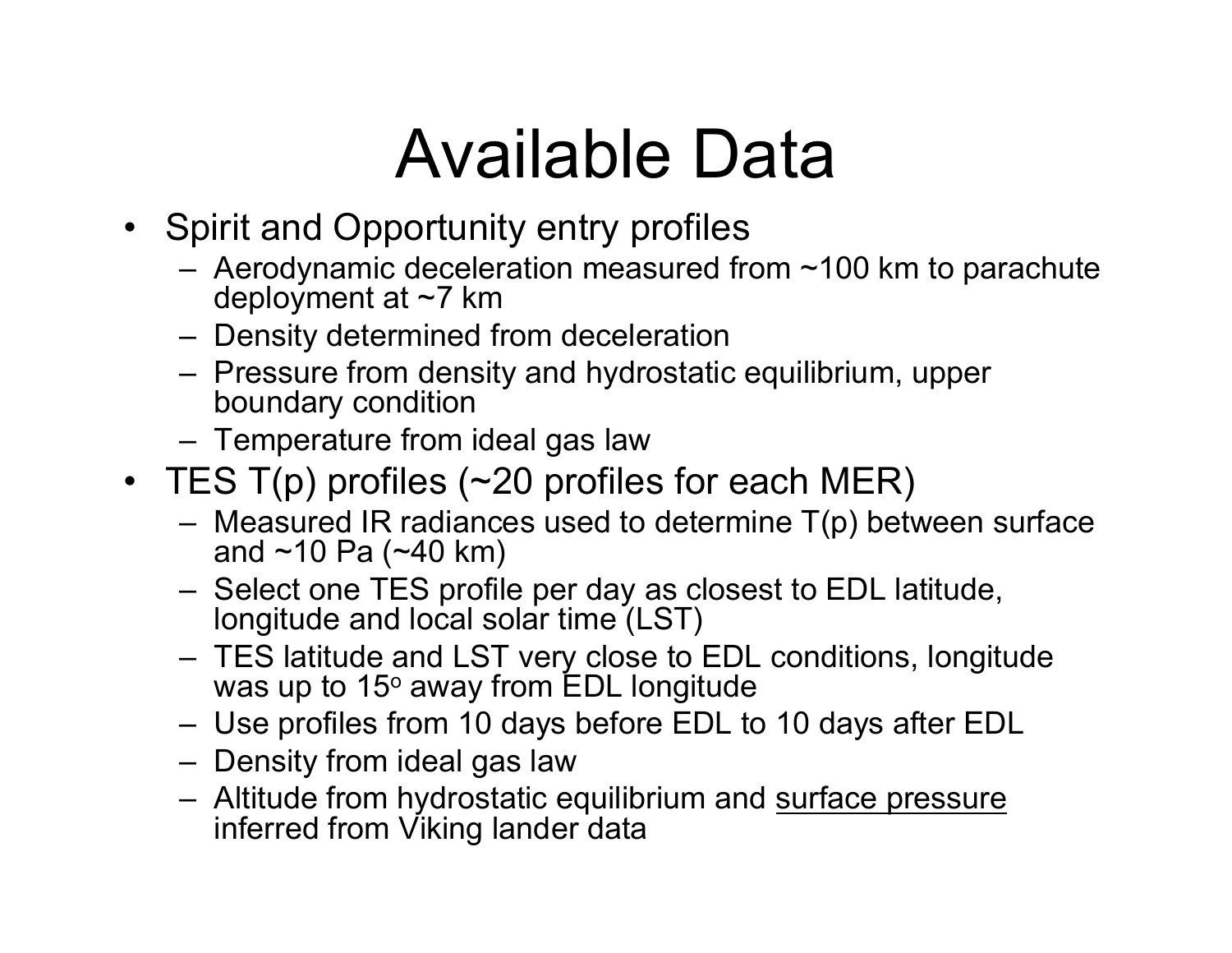# Available Models

- MarsGRAM (1 profile for each MER)
	- Empirical model, commonly used by engineers for mission planning
- Kass-Schofield (2)
	- Empirical model based on TES T(p) data, developed specifically for MER EDL support
	- Two versions used here
		- Original. Used during most of the mission design process (1)
		- Final. Based on latest TES data, used for software adjustments a few weeks before EDL (1)
- MRAMS (4)
	- Mesoscale model used primarily to predict winds during EDL
- Oxford-LMD MGCM (151)
	- Established general circulation model
	- Three versions used here
		- "MGS dust". Low dust amounts, cooler (50)
		- "Viking dust". High dust amounts, warmer (50)
		- Assimilation. Model assimilates TES T(p) data for period before EDL (1)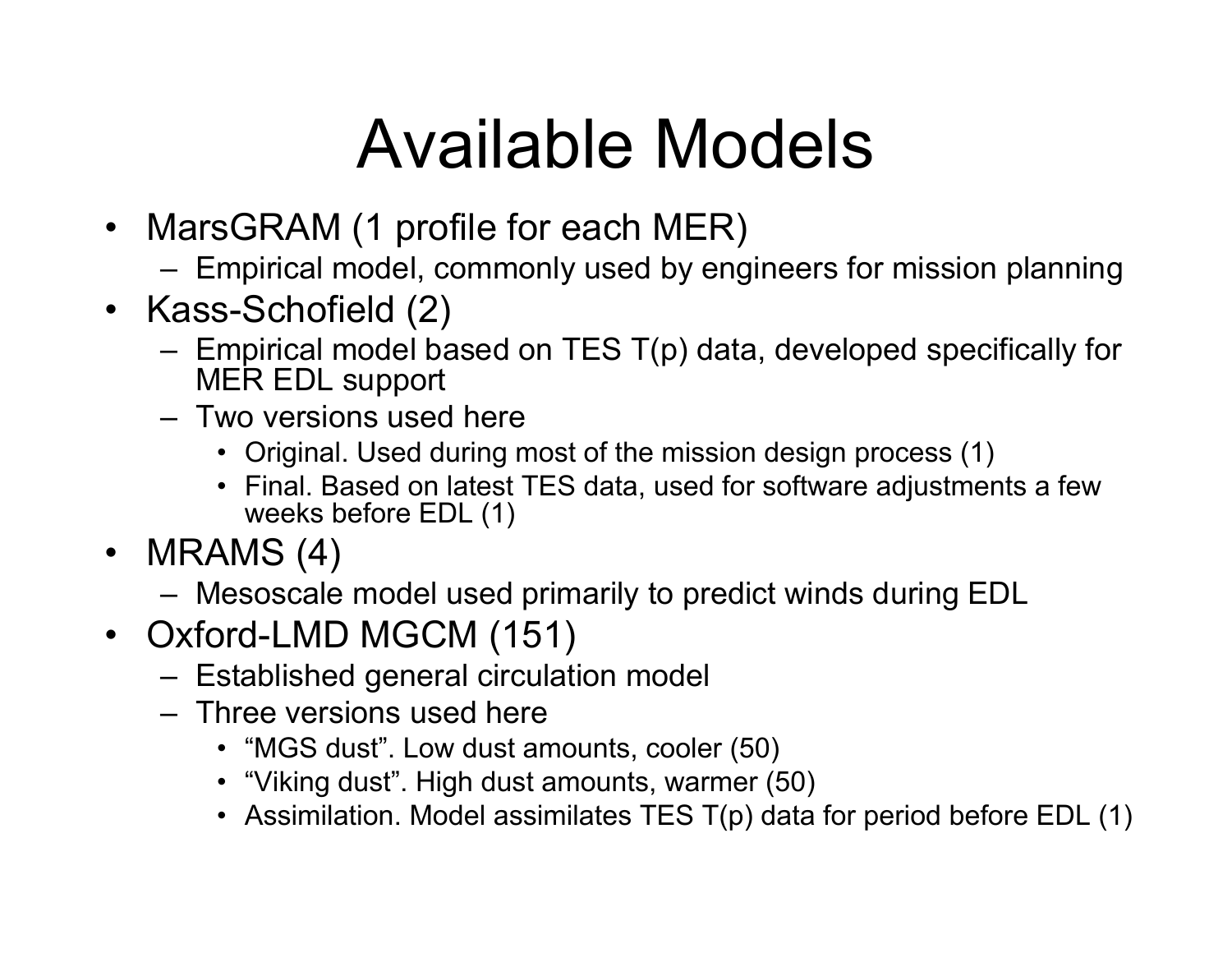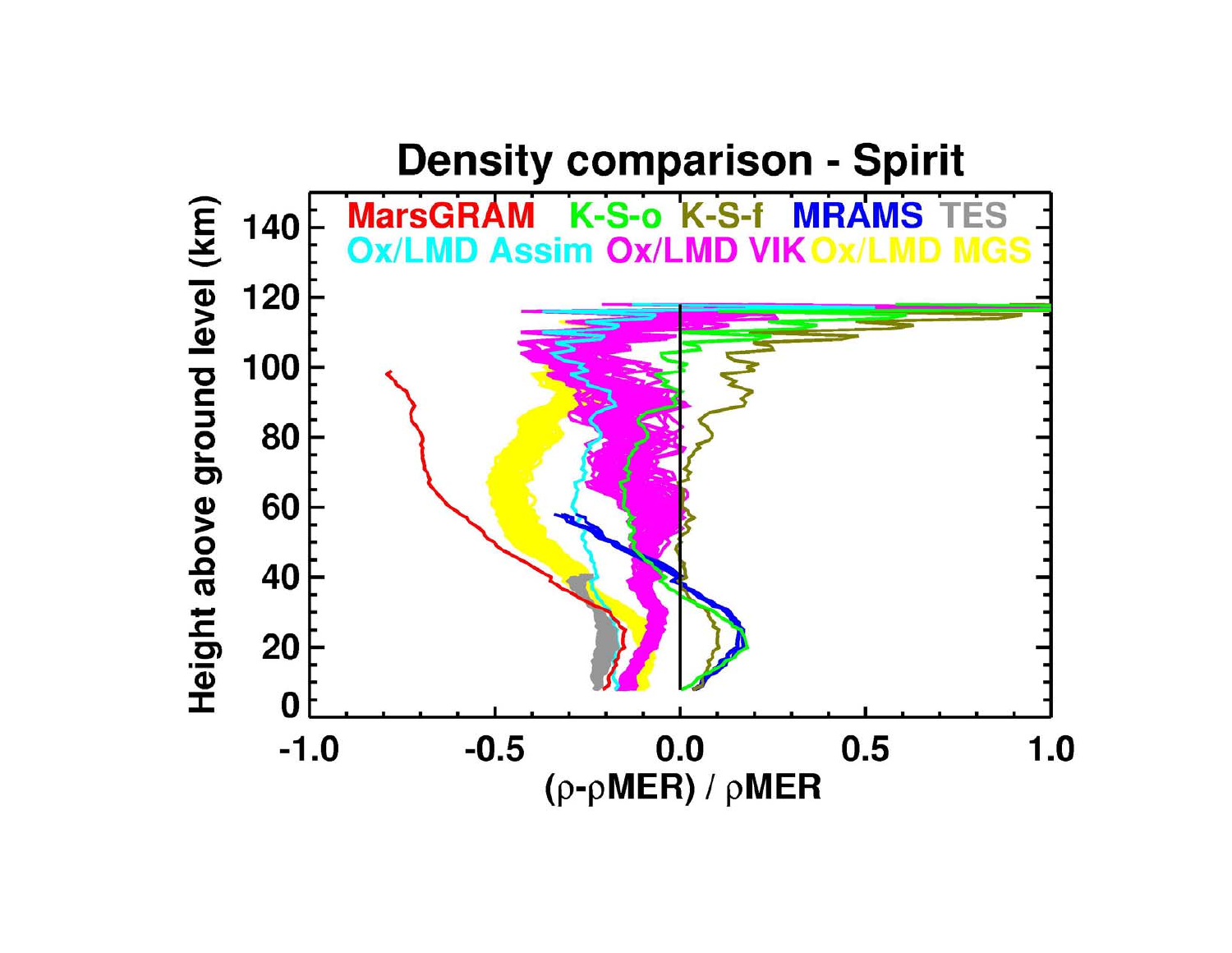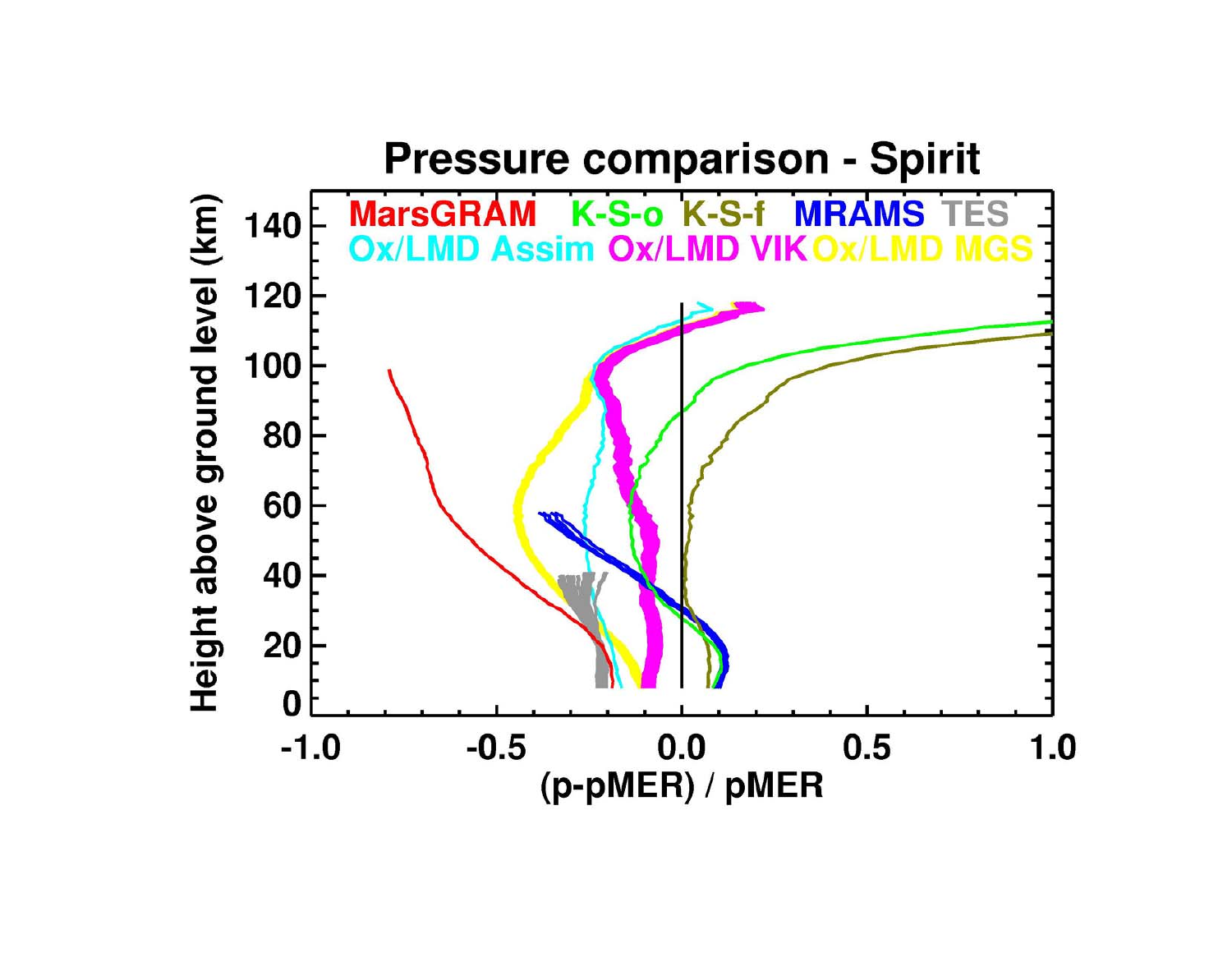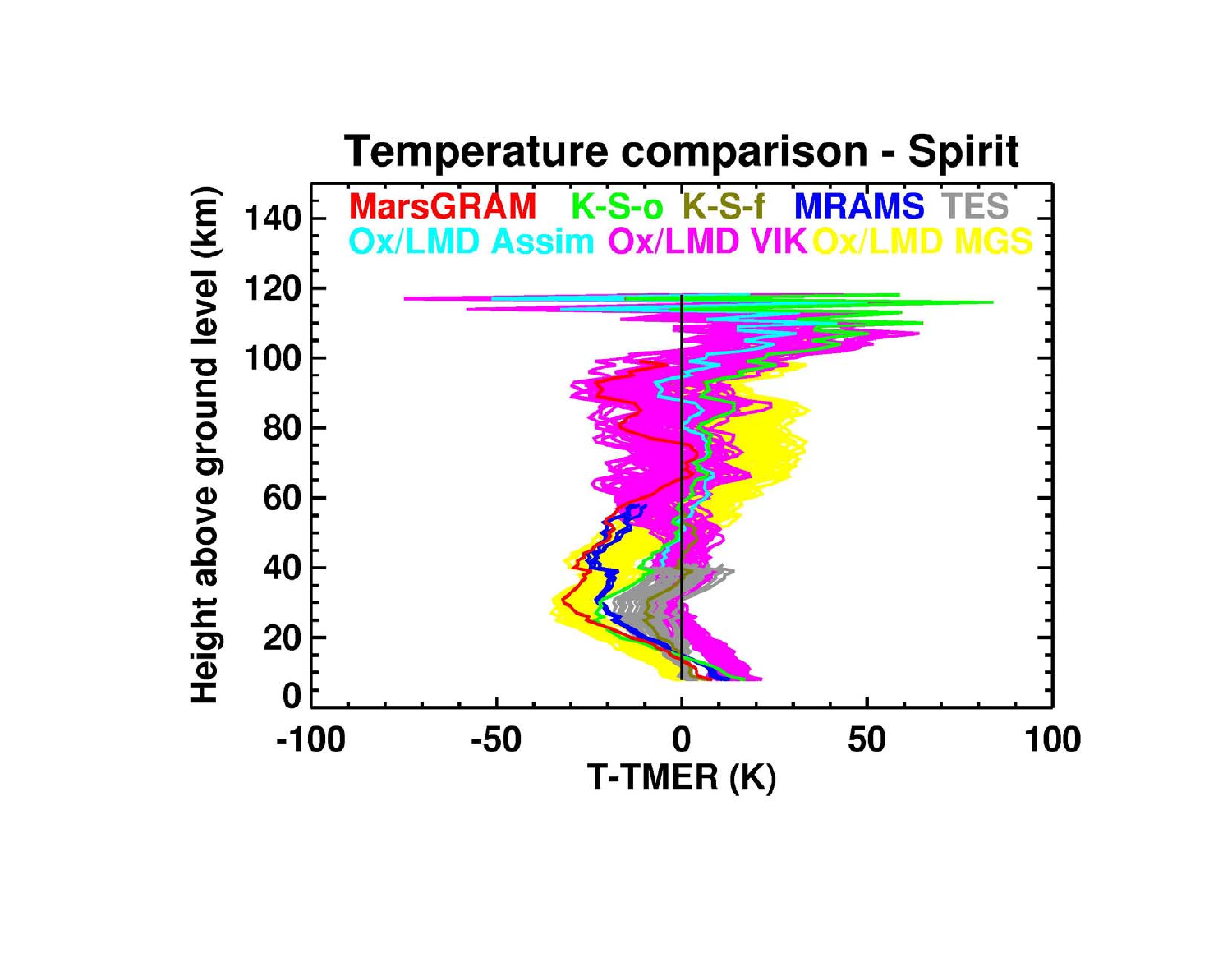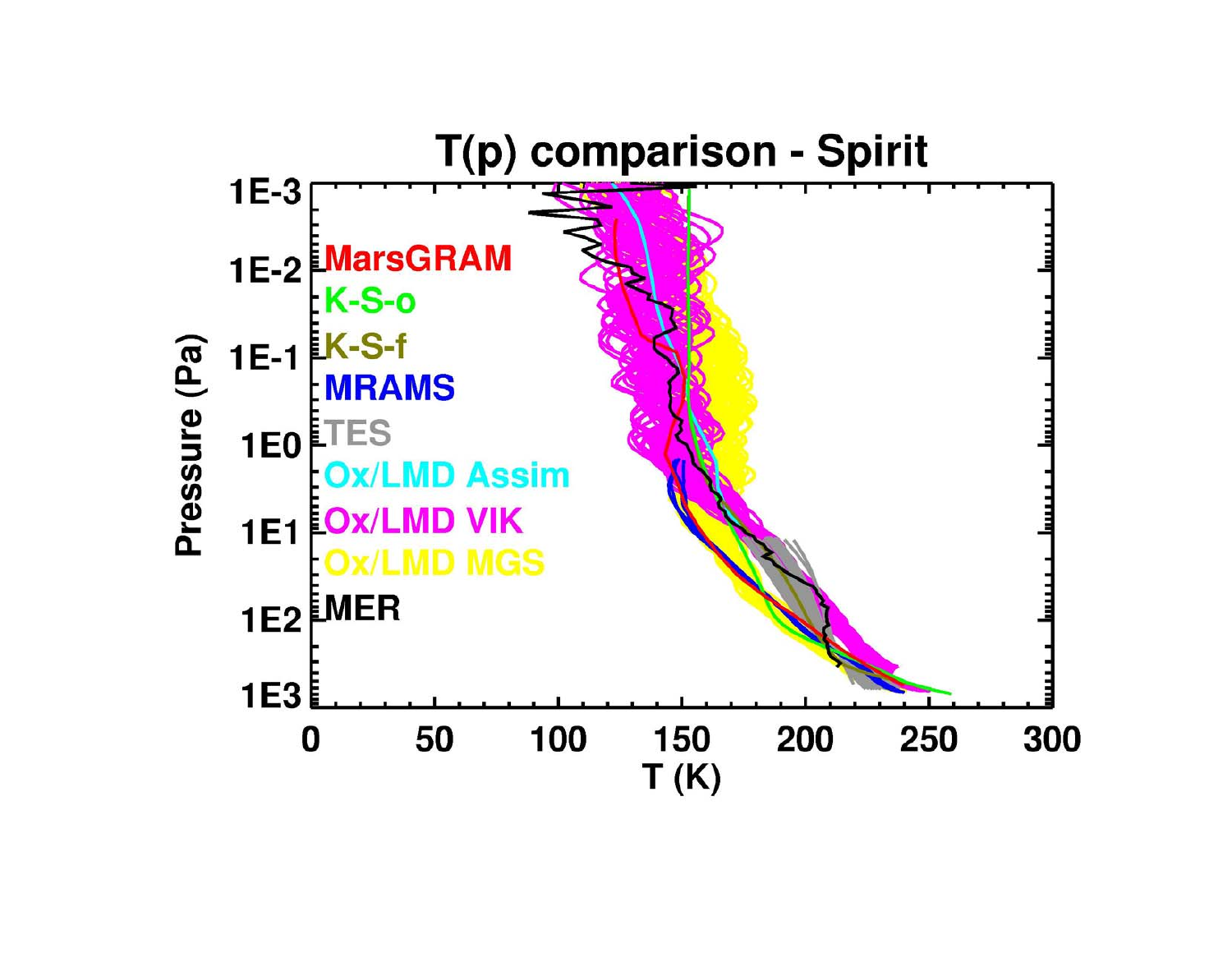| Spirit / 20 km               | $p$ (kg m <sup>-3</sup> ) | P(Pa) | T(K) |
|------------------------------|---------------------------|-------|------|
| <b>MER</b>                   | $2.8E-3$                  | 113   | 209  |
| <b>MarsGRAM</b>              | $2.4E-3$                  | 89    | 196  |
| Kass-Schofield<br>(original) | $3.3E-3$                  | 123   | 193  |
| Kass-Schofield<br>(final)    | $3.1E-3$                  | 121   | 203  |
| MRAMS (mean)                 | $3.3E-3$                  | 125   | 199  |
| TES (mean)                   | $2.3E-3$                  | 88    | 202  |
| <b>MGCM</b> (assimilation)   | $2.4E-3$                  | 92    | 203  |
| <b>MGCM (Viking dust)</b>    | $2.6E-3$                  | 105   | 213  |
| MGCM (MGS dust)              | $2.6E-3$                  | 94    | 190  |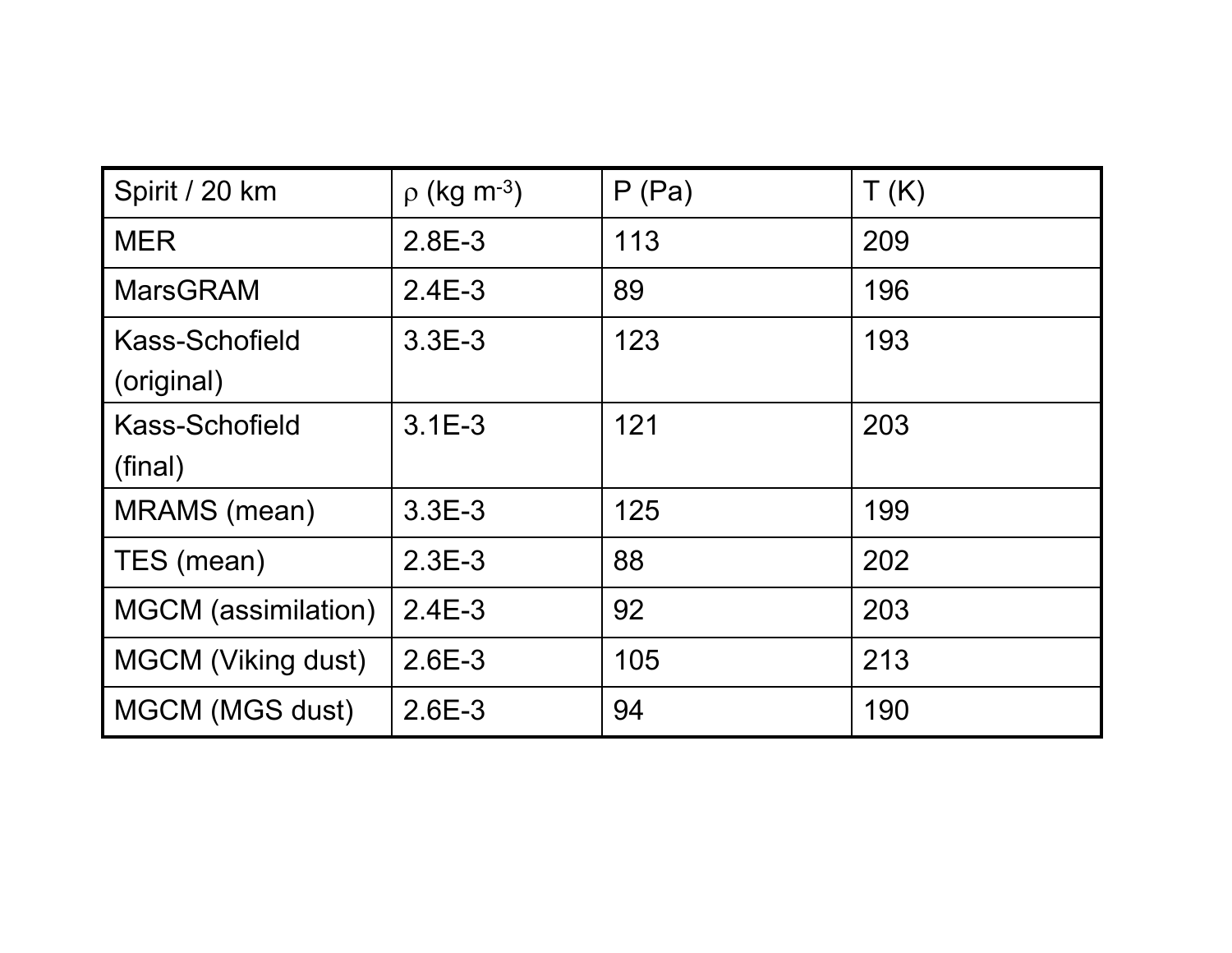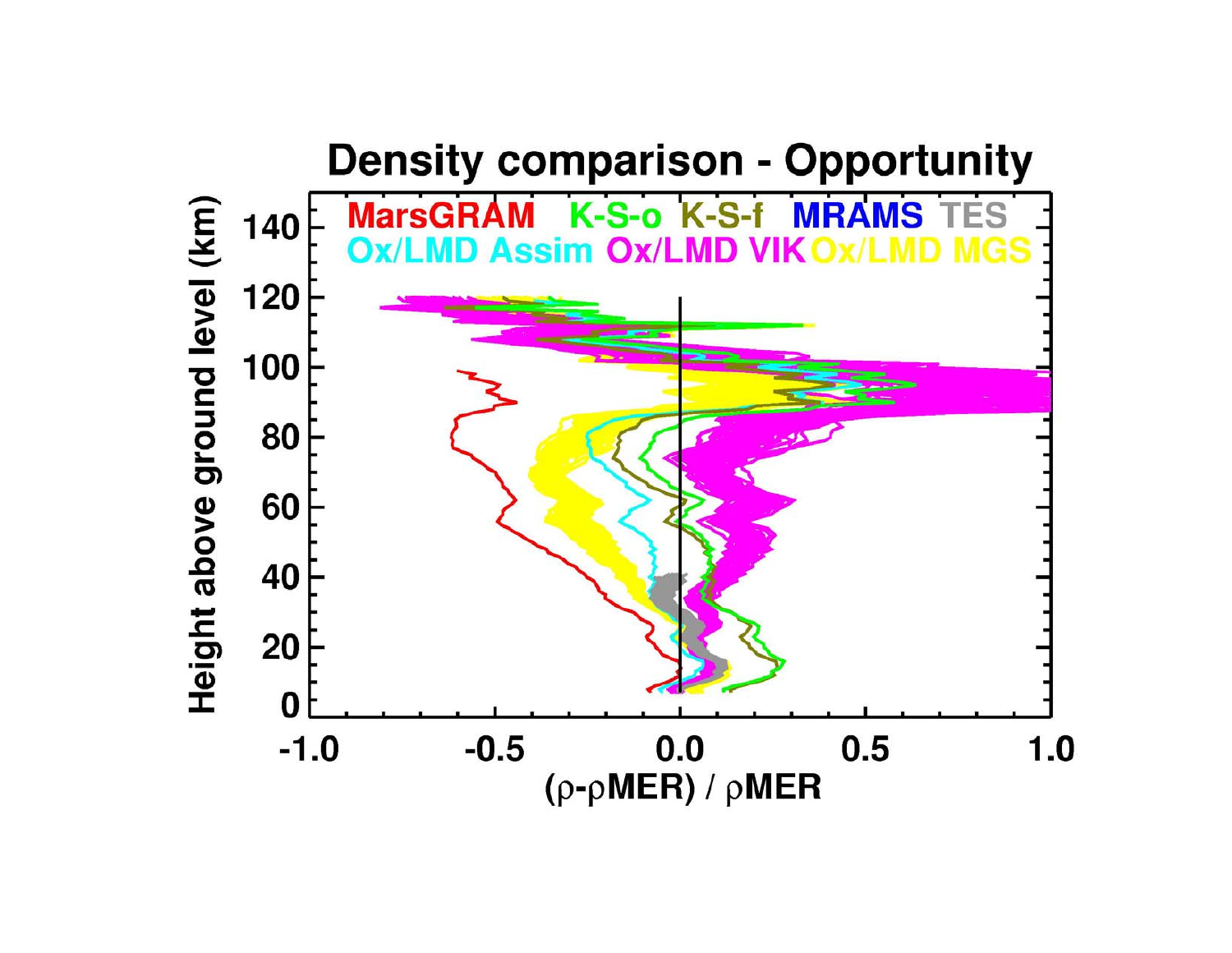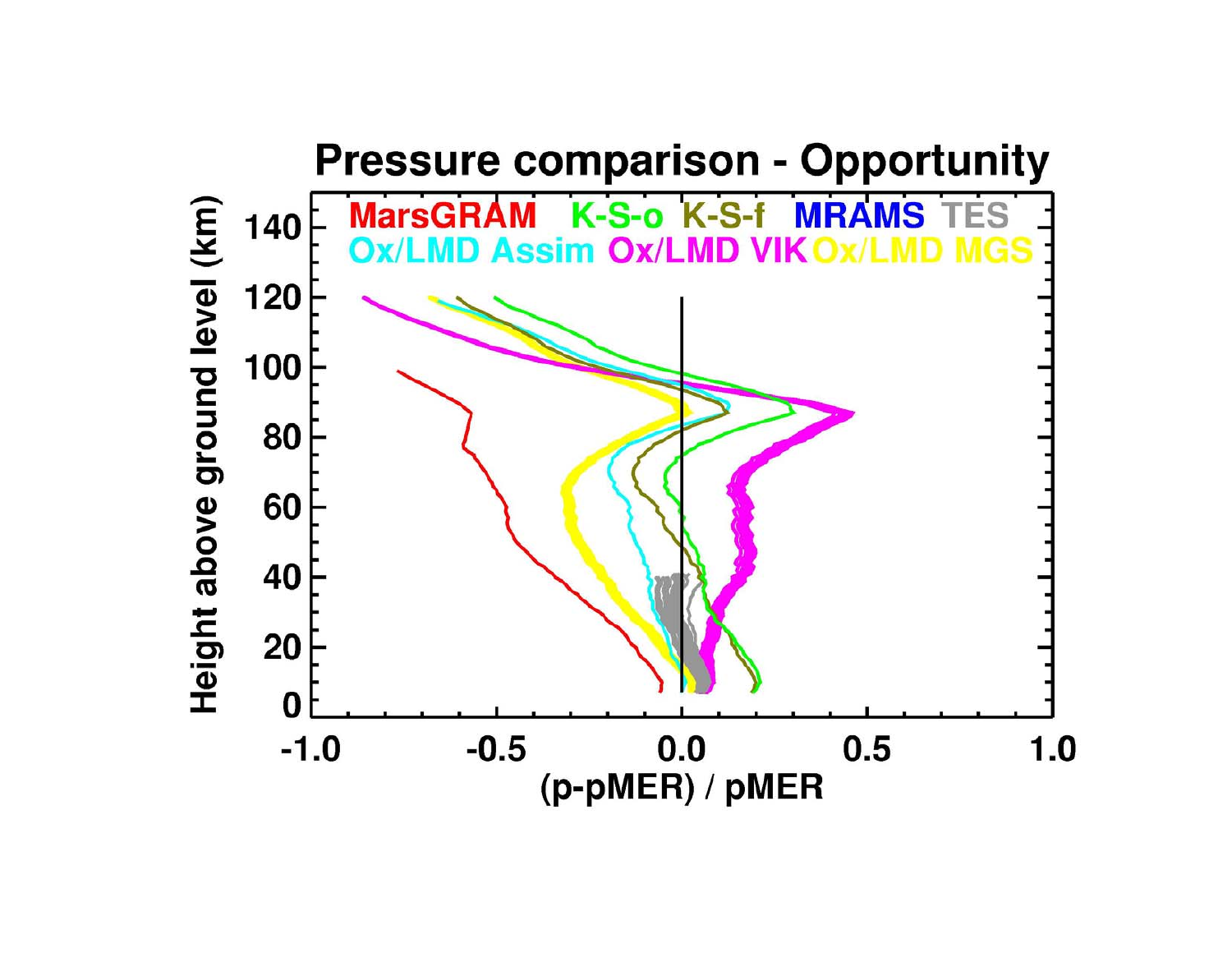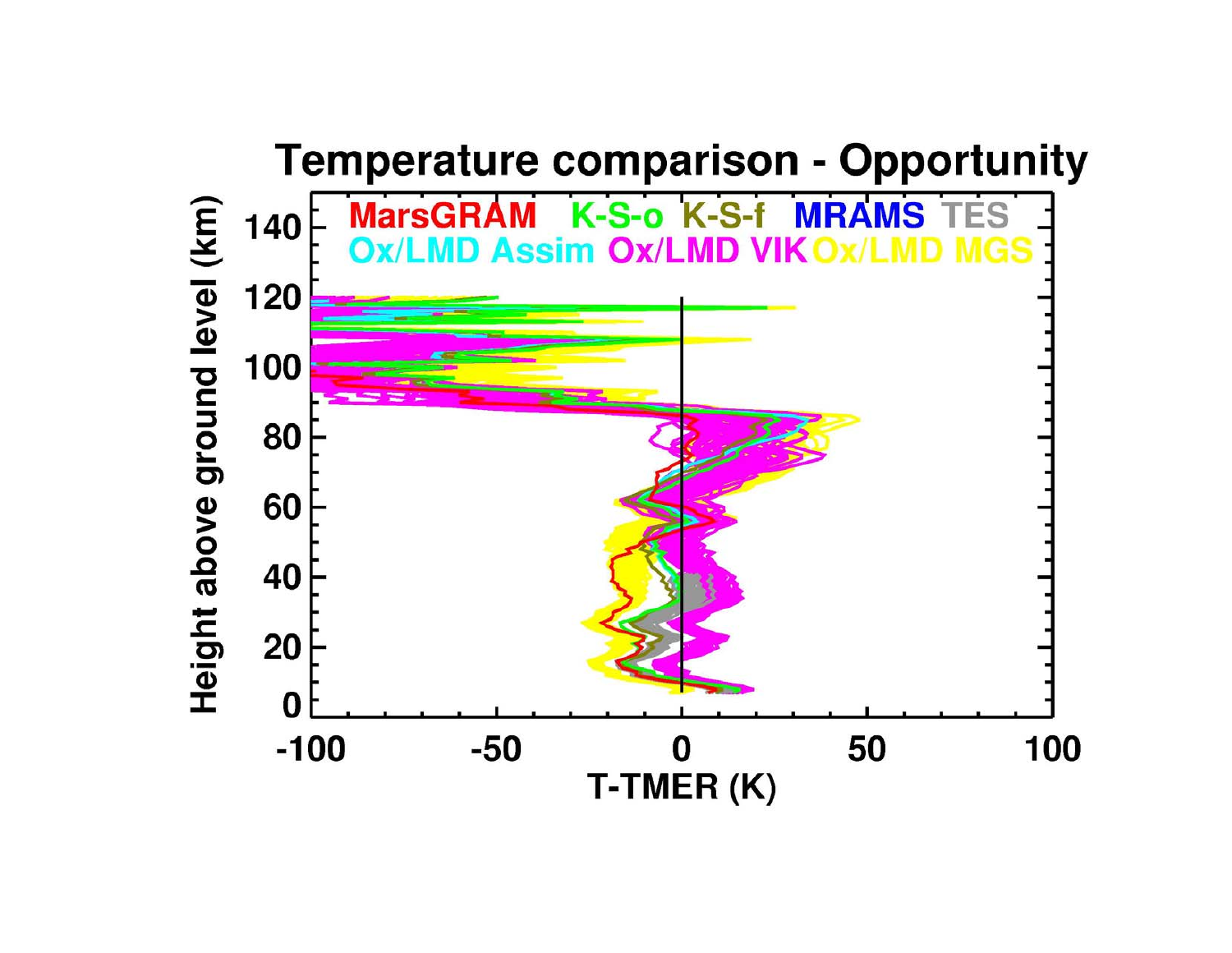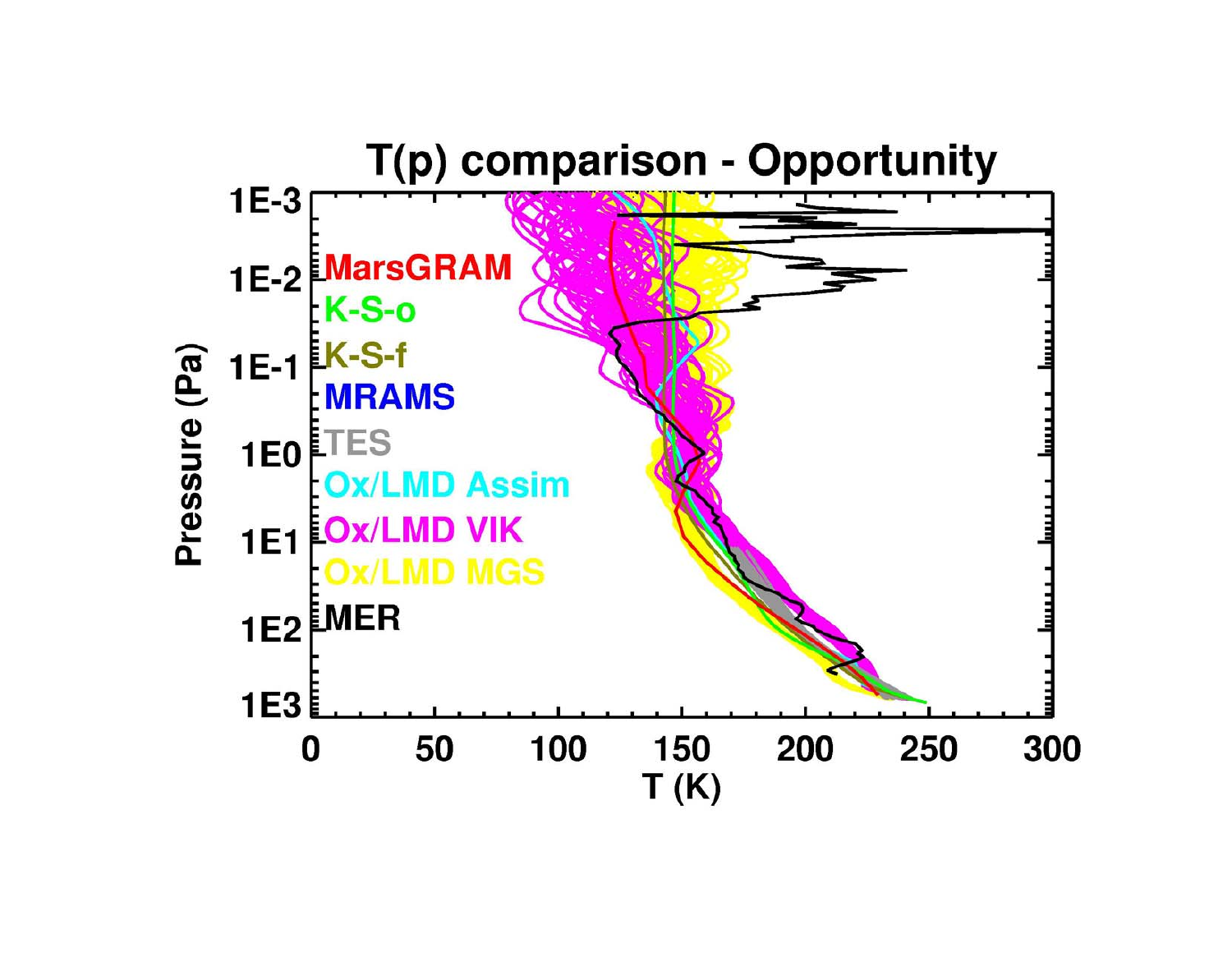| Opportunity / 20 km          | $p$ (kg m <sup>-3</sup> ) | P(Pa) | T(K) |
|------------------------------|---------------------------|-------|------|
| <b>MER</b>                   | $2.6E-3$                  | 100   | 204  |
| <b>MarsGRAM</b>              | $2.4E-3$                  | 88    | 193  |
| Kass-Schofield<br>(original) | $3.1E-3$                  | 116   | 193  |
| Kass-Schofield<br>(final)    | $3.0E-3$                  | 114   | 197  |
| <b>MRAMS</b> (mean)          |                           |       |      |
| TES (mean)                   | $2.7E-3$                  | 101   | 198  |
| <b>MGCM</b> (assimilation)   | $2.6E-3$                  | 97    | 198  |
| <b>MGCM (Viking dust)</b>    | $2.7E-3$                  | 107   | 210  |
| MGCM (MGS dust)              | $2.6E-3$                  | 95    | 189  |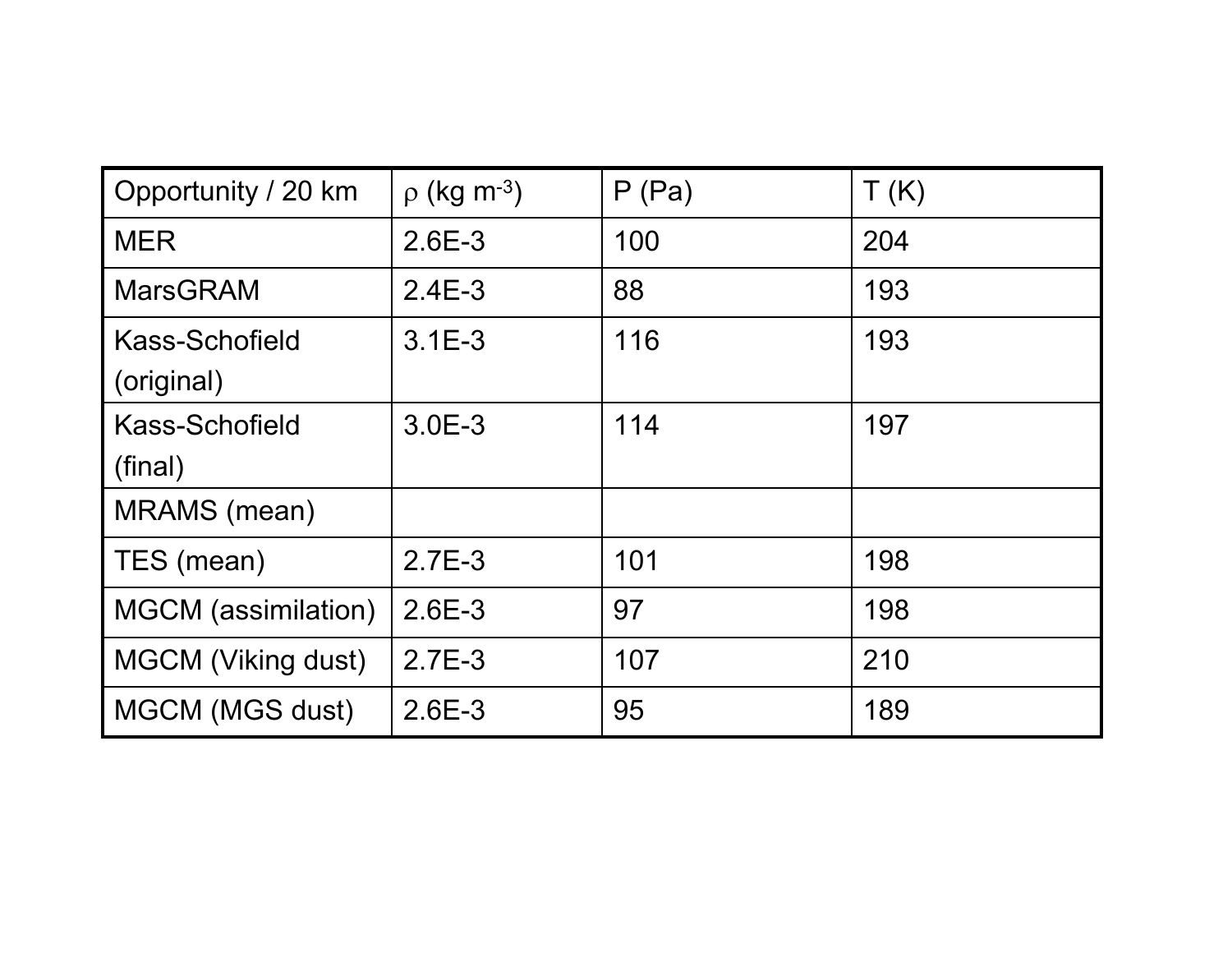#### Caveats and Needed Improvements

- Uncertainties
	- MER measurement uncertainties
	- TES measurement uncertainties and surface pressure boundary condition
	- Estimates of uncertainties/variabilities in model predictions
- Common altitude scale
	- Are all altitudes referenced to the same level?
- Common mean molecular masses
	- Are all models, MER data analysis and TES data analysis using the same mean molecular mass?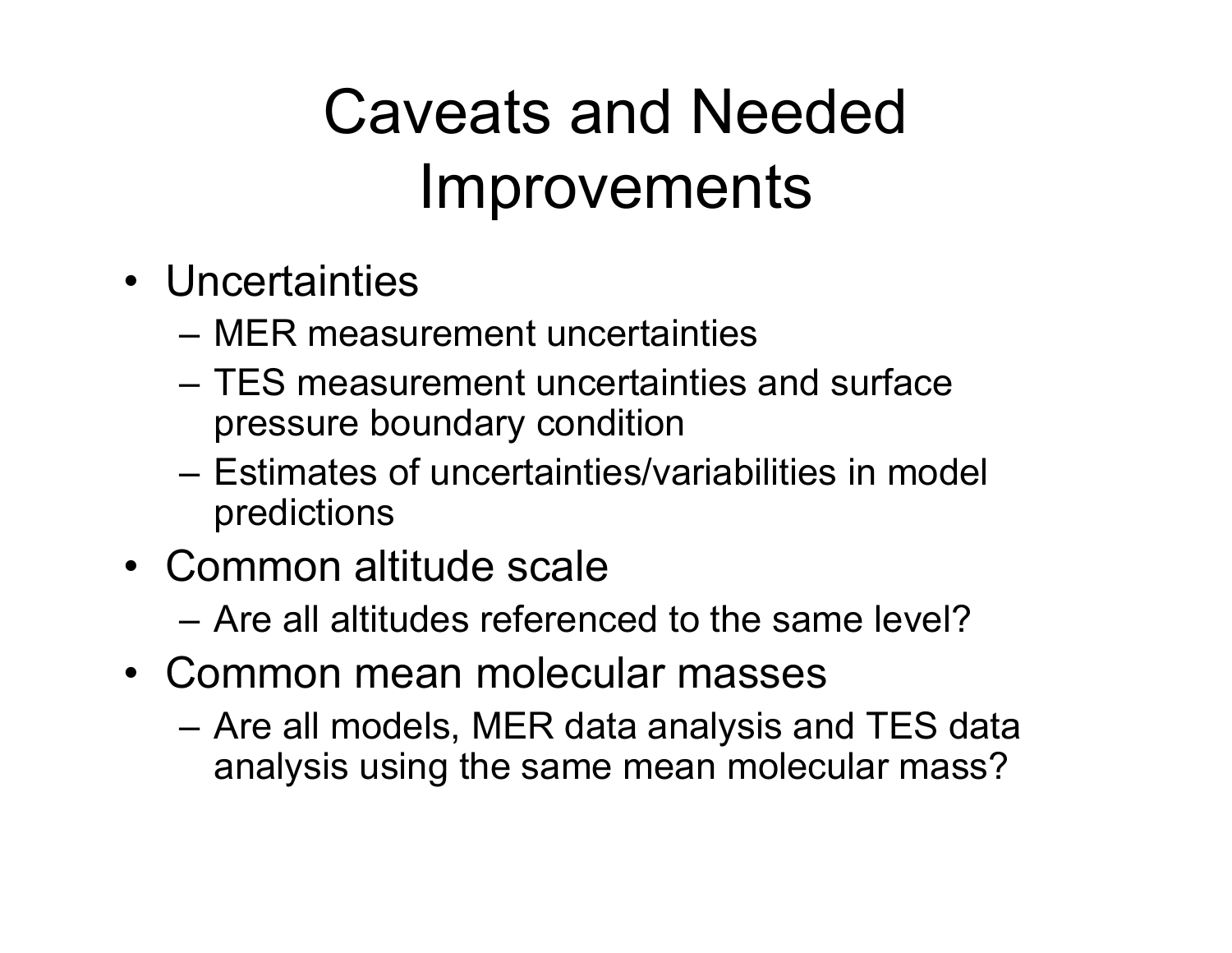# Future Work

- Address caveats
- Make more quantitative comparisons
- • Determine useful ways to summarize results for dissemination to MSL EDL team
- • Investigate effects of these different r(z) profiles on atmospheric entry of a Mars lander
- •What are physical reasons for differences?
- • What are the scientific implications of these differences?